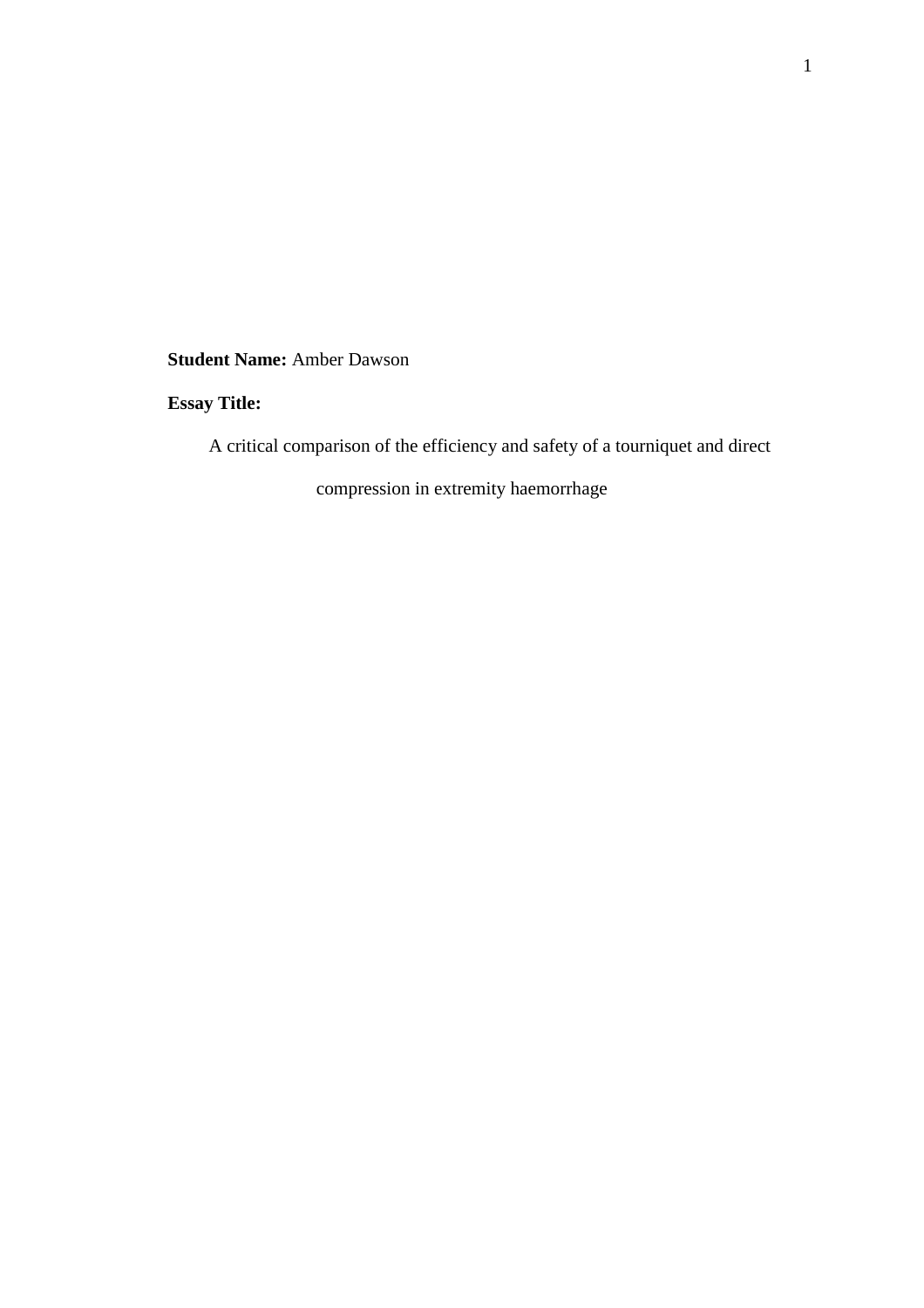**Title:** A critical comparison of the efficiency and safety of a tourniquet and direct compression in extremity haemorrhage

## **Report by:** Amber Dawson

## **Clinical Scenario**

You are dispatched to a 28-year-old male. On scene, you see the patient is haemorrhaging from a deep laceration approximately eight centimetres long on his left forearm with an obvious arterial bleed. Your partner suggests the use of a tourniquet to control the haemorrhage.

### **PICO (Population – Intervention – Comparison – Outcome) Question**

In pre-hospital patients with extremity trauma that have the potential to cause catastrophic haemorrhage, will tourniquets be a safer and more effective intervention than direct compression to control the haemorrhage?

#### **Search Rationale**

Direct compression to stop limb haemorrhage has been outlined as primary treatment in most ambulance protocols. If unsuccessful, protocols increase compression methods to devices including the tourniquet. Tourniquets have a negative connotation due to the severe associated risks. However, tourniquets are greatly beneficial to a haemorrhaging patient to prevent critical blood loss, and can potentially save lives. A search will be conducted to understand the modern application of both treatment methods and determine a superior haemorrhage control based on the efficiency and safety of the method in a prehospital setting.

#### **Search Strategy**

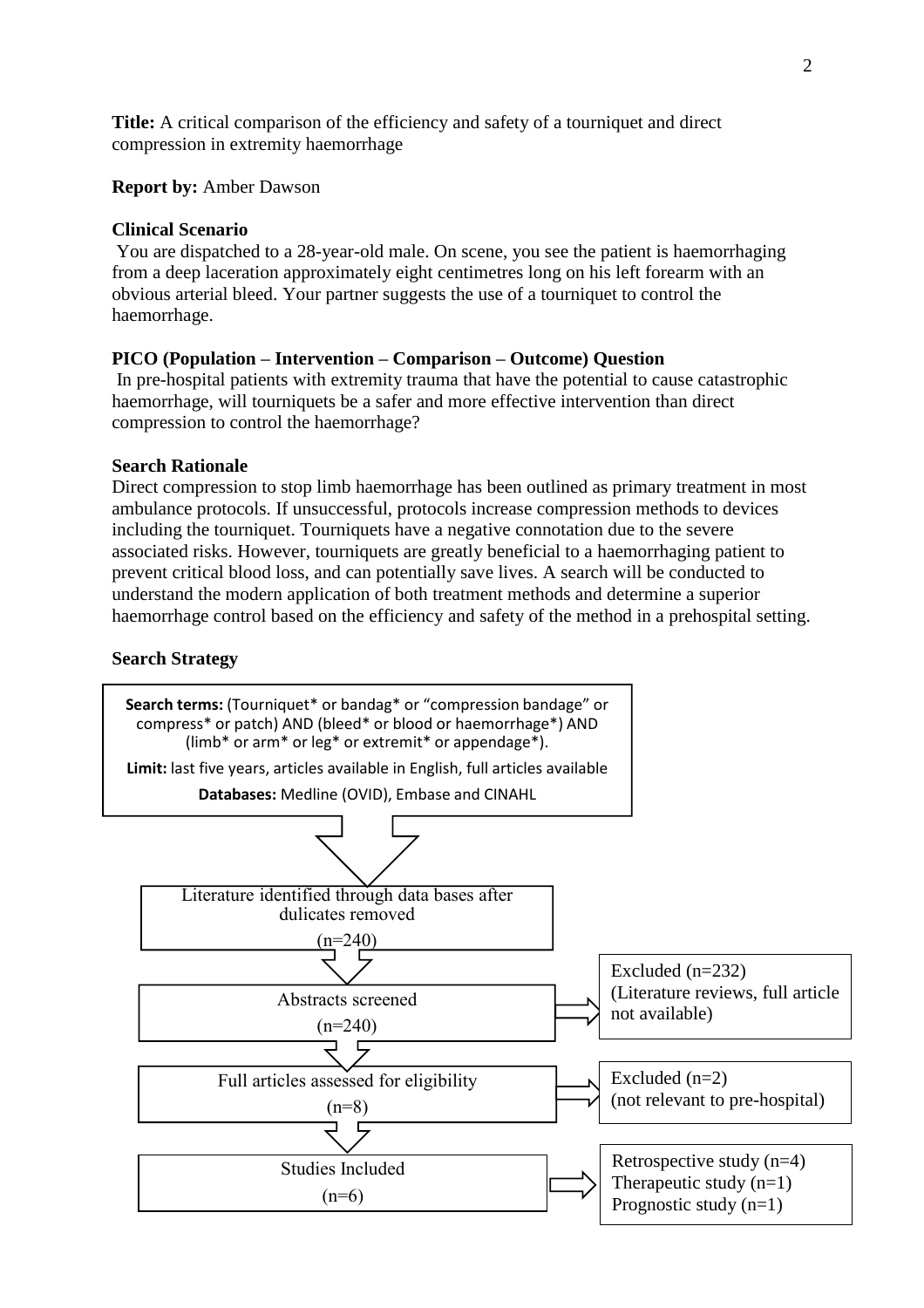| Author and<br>date        | Population:<br>Sample<br>Characteristics                                        | Design                 | Outcome                                                                                                                                                                                      | Results                                                                                                                                                                                                                                                                                                                                                                                                                                           | Strengths and<br>Limitations                                                                                                                                                                                                                                                                                                                                                                                                                                                                               |
|---------------------------|---------------------------------------------------------------------------------|------------------------|----------------------------------------------------------------------------------------------------------------------------------------------------------------------------------------------|---------------------------------------------------------------------------------------------------------------------------------------------------------------------------------------------------------------------------------------------------------------------------------------------------------------------------------------------------------------------------------------------------------------------------------------------------|------------------------------------------------------------------------------------------------------------------------------------------------------------------------------------------------------------------------------------------------------------------------------------------------------------------------------------------------------------------------------------------------------------------------------------------------------------------------------------------------------------|
| (Inaba, et al.,<br>2015)  | 87 adults with<br>extremity<br>injury<br>requiring<br>tourniquet<br>application | Prognostic<br>study    | The primary<br>outcome was to<br>analyse<br>amputations.<br>Secondary<br>outcomes<br>included death,<br>length of hospital<br>stay and<br>secondary<br>complications to<br>tourniquet usage. | 99 limb<br>amputations<br>occurred<br>however only<br>one was<br>needed due to<br>limb ischemia<br>secondary to<br>the tourniquet.<br>Seven patients<br>experienced 13<br>complications<br>including acute<br>compartment<br>syndrome,<br>renal failure,<br>shock and<br>wound<br>infection.<br>Definitive<br>conclusions on<br>the role of the<br>tourniquet in<br>these<br>complications<br>cannot be<br>drawn due to<br>the type of<br>injury. | (+) Appropriate<br>sample size<br>$(+)$ Duration of<br>tourniquets<br>between pre-<br>hospital<br>application groups<br>and emergency<br>department<br>application groups<br>were the same<br>(+) Patients scored<br>similarly on the<br><b>Mangled Extremity</b><br>Severity Score<br>(-) The unequal<br>distribution<br>between upper and<br>lower limbs (62 vs<br>25)<br>$(-)$ Non-<br>randomised data<br>set indicates<br>possible sample<br>bias                                                      |
| (Scerbo, et al.,<br>2016) | Patients at a<br>level-1 trauma<br>centre with a<br>tourniquet                  | Retrospective<br>study | The study was<br>designed to<br>determine the<br>safety of<br>tourniquets in<br>civilians with<br>major limb<br>trauma.                                                                      | Indicated<br>tourniquet<br>group<br>exhibited<br>greater<br>secondary risks<br>including:<br>higher<br>amputation<br>rates (32% vs<br>$0\%$ ), acute<br>renal failure<br>$(3.2 \text{ vs } 0\%),$<br>compartment<br>syndrome (2.1)<br>$vs 0\%$ ), and<br>venous<br>thromboemboli<br>c events (9.1 vs<br>8.5%).<br>Adjudication<br>determined that<br>complications<br>were not due to<br>tourniquet<br>usage.                                     | $(+)$ Subgroup<br>analysis aged 18-<br>49 years compared<br>to extremity ages<br>was conducted to<br>reduce age<br>limitations and<br>associated co-<br>morbidities on the<br>conclusions drawn<br>$(+)$ Confounding<br>variables<br>(demographic,<br>mechanism of<br>injury, transport<br>method and vitals)<br>between indicated<br>and non-indicated<br>tourniquet groups<br>were maintained<br>relatively<br>consistent.<br>$(+)$ Multiple<br>methods (injury<br>severity score,<br>abbreviated injury |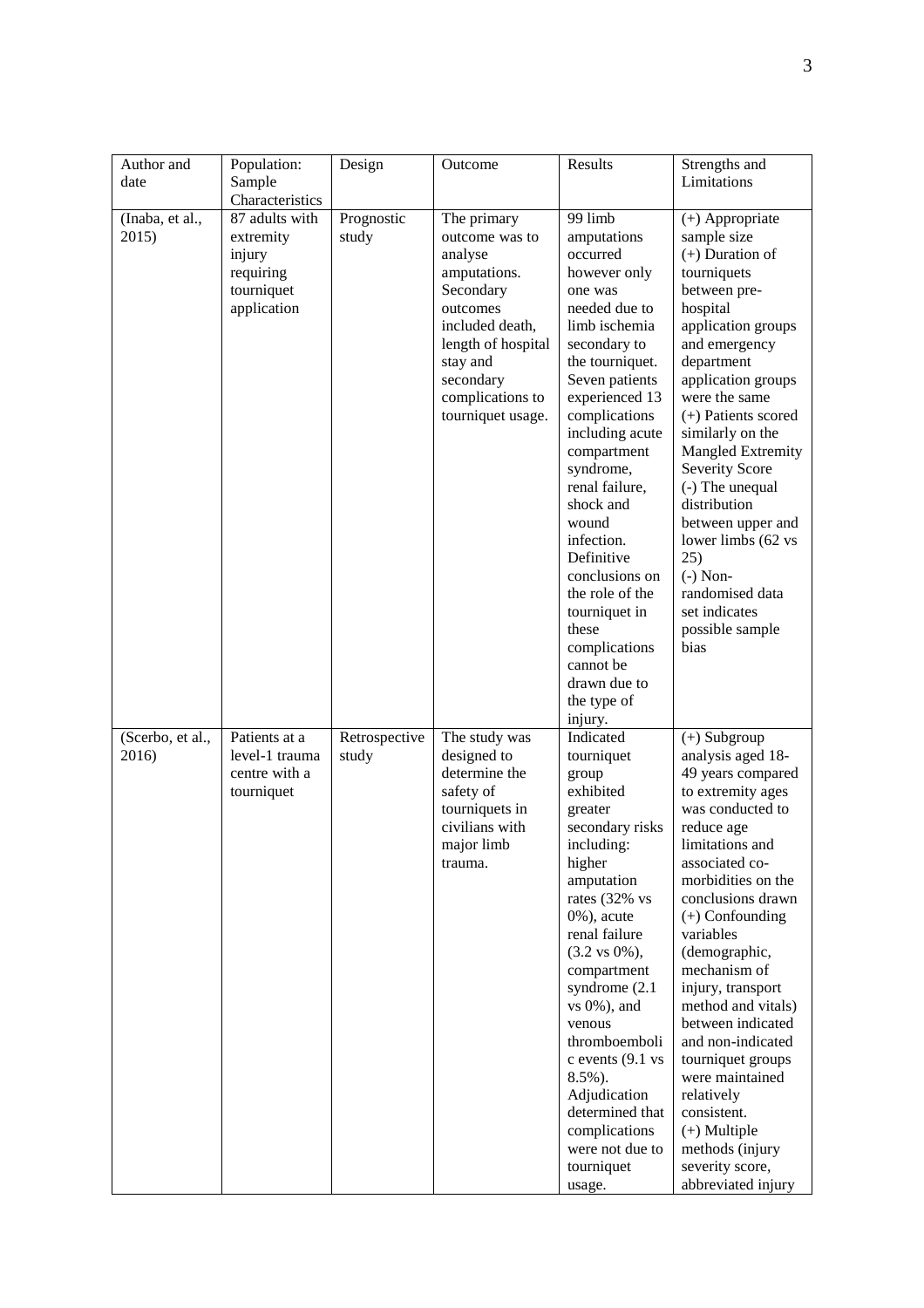|                        |                 |               |                                 |                                   | scale and a                          |
|------------------------|-----------------|---------------|---------------------------------|-----------------------------------|--------------------------------------|
|                        |                 |               |                                 |                                   | resuscitation                        |
|                        |                 |               |                                 |                                   | intensity score)                     |
|                        |                 |               |                                 |                                   | were used to                         |
|                        |                 |               |                                 |                                   | evaluate injury                      |
|                        |                 |               |                                 |                                   | severity to<br>maintain              |
|                        |                 |               |                                 |                                   | consistency                          |
|                        |                 |               |                                 |                                   | between tourniquet                   |
|                        |                 |               |                                 |                                   | and non-tourniquet                   |
|                        |                 |               |                                 |                                   | groups.                              |
|                        |                 |               |                                 |                                   | (+) Relatively even                  |
|                        |                 |               |                                 |                                   | number of upper                      |
|                        |                 |               |                                 |                                   | and lower limbs                      |
|                        |                 |               |                                 |                                   | were evaluated (54                   |
|                        |                 |               |                                 |                                   | vs 52)                               |
|                        |                 |               |                                 |                                   | (-) Sample bias<br>may be present    |
|                        |                 |               |                                 |                                   | (-) Time of use of                   |
|                        |                 |               |                                 |                                   | tourniquet applied                   |
|                        |                 |               |                                 |                                   | in a prehospital                     |
|                        |                 |               |                                 |                                   | setting was                          |
|                        |                 |               |                                 |                                   | assumed from time                    |
|                        |                 |               |                                 |                                   | of arrival at scene                  |
|                        |                 |               |                                 |                                   | to time of arrival at                |
|                        |                 |               |                                 |                                   | the emergency                        |
|                        |                 |               |                                 |                                   | department.                          |
| (Kauvar,               | Adults with     | Retrospective | The study was                   | 1.Higher                          | $(+)$ Large sample                   |
| Miller, &              | arterial injury | study         | designed to                     | incidence of                      | size                                 |
| <b>Walters</b> , 2018) | between the     |               | determine the                   | nerve injury,                     | $(+)$ An equal                       |
|                        | femur and       |               | influence of                    | severe oedema,                    | percentage of                        |
|                        | tibia           |               | tourniquet use on               | wound                             | injury types                         |
|                        |                 |               | lower arterial<br>injuries in a | infection, foot<br>drop, vascular | between tourniquet                   |
|                        |                 |               | military setting.               | above-knee                        | and non-tourniquet<br>groups         |
|                        |                 |               | Secondary                       | amputation and                    | $(+)$ A relatively                   |
|                        |                 |               | outcomes of the                 | arterial repair                   | equal number of                      |
|                        |                 |               | design compared                 | complication in                   | patients in                          |
|                        |                 |               | the efficiency of               | tourniquet                        | tourniquet versus                    |
|                        |                 |               | tourniquets                     | group                             | non-tourniquet                       |
|                        |                 |               | versus non-                     | 2. Amputation                     | group (254 vs 201)                   |
|                        |                 |               | tourniquet.                     | and mortality                     | $(-)$ The                            |
|                        |                 |               |                                 | rates did not                     | retrospective study                  |
|                        |                 |               |                                 | differ between<br>tourniquet and  | presents possible<br>sample bias     |
|                        |                 |               |                                 | non-tourniquet                    | (-) The tourniquet                   |
|                        |                 |               |                                 | group                             | group injuries rated                 |
|                        |                 |               |                                 |                                   | more severely on                     |
|                        |                 |               |                                 |                                   | the Mangled                          |
|                        |                 |               |                                 |                                   | <b>Extremity Severity</b>            |
|                        |                 |               |                                 |                                   | Score and                            |
|                        |                 |               |                                 |                                   | Abbreviated Injury                   |
|                        |                 |               |                                 |                                   | scale meaning the                    |
|                        |                 |               |                                 |                                   | associated risks<br>cannot be solely |
|                        |                 |               |                                 |                                   | attributed to the                    |
|                        |                 |               |                                 |                                   | tourniquet                           |
|                        |                 |               |                                 |                                   | (-) Long term                        |
|                        |                 |               |                                 |                                   | outcomes                             |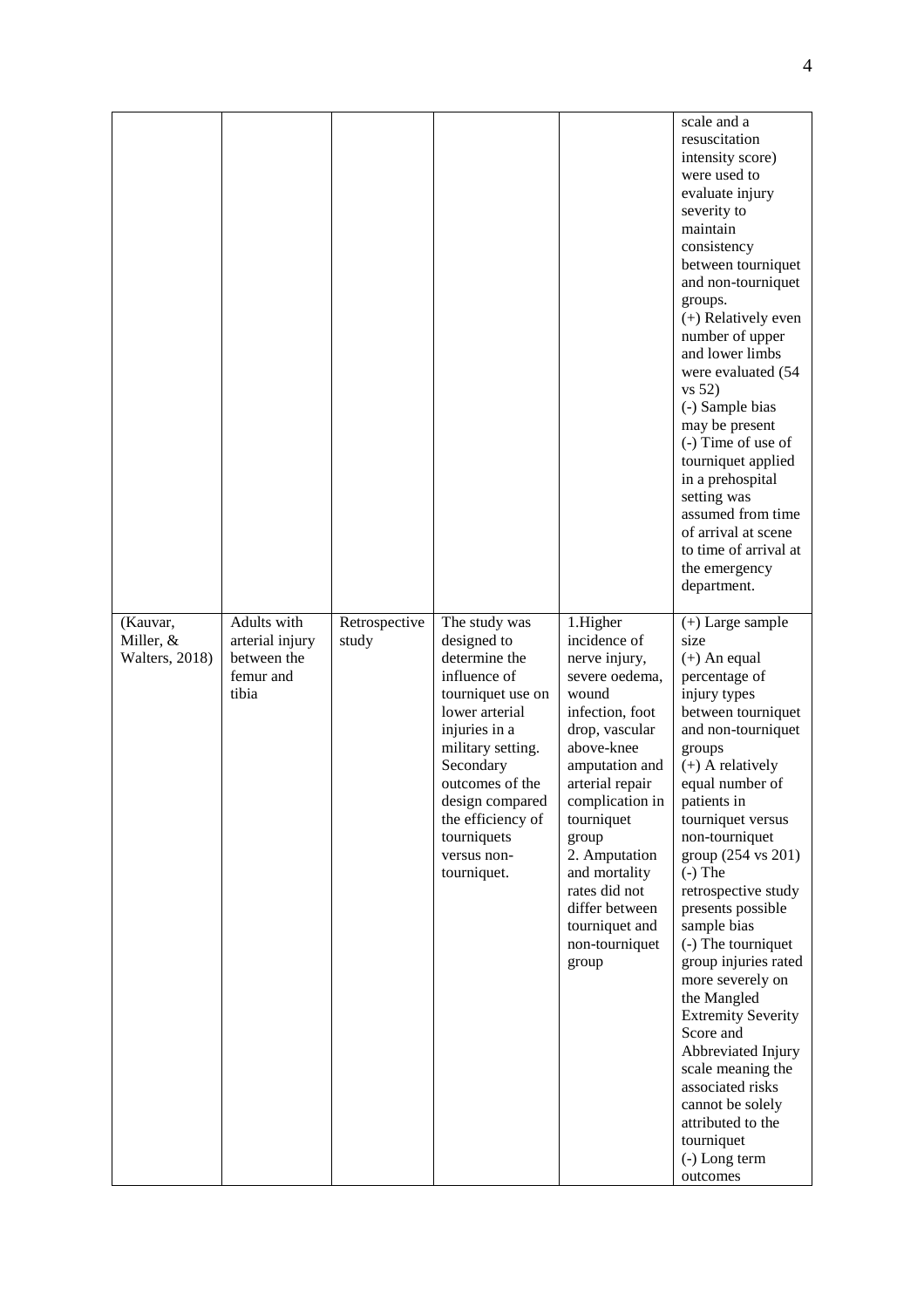| (Kelly, Levy,<br>Reyes, &<br>Anders, 2020)                     | Paediatric<br>patients aged<br>two to seven<br>scheduled for<br>orthopaedic<br>surgery           | Therapeutic<br>trial   | The study was<br>designed to<br>determine of<br>tourniquets can<br>effectively<br>occlude limb<br>haemorrhage in<br>young<br>paediatrics.                                                                                                           | Arterial<br>occlusion<br>measured by<br>the absence of<br>a pedal pulse<br>was obtained<br>on 100% of<br>limbs tested                                 | concluded in the<br>study cannot be<br>specifically<br>accounted for due<br>to the tourniquet<br>(+) Relatively even<br>number of upper<br>and lower limbs<br>were evaluated (11<br>$vs$ 13)<br>$(+)$ Wide range of<br>paediatric limb<br>circumference<br>evaluated (arm: 13-<br>24cm, leg: 24.5-<br>34.5cm)<br>(-) Tourniquets<br>were applied to<br>children influenced<br>by general<br>anaesthesia.<br>Therefore,<br>physiological<br>changes secondary<br>to trauma were not<br>present.<br>(-) Small sample<br>size |
|----------------------------------------------------------------|--------------------------------------------------------------------------------------------------|------------------------|-----------------------------------------------------------------------------------------------------------------------------------------------------------------------------------------------------------------------------------------------------|-------------------------------------------------------------------------------------------------------------------------------------------------------|----------------------------------------------------------------------------------------------------------------------------------------------------------------------------------------------------------------------------------------------------------------------------------------------------------------------------------------------------------------------------------------------------------------------------------------------------------------------------------------------------------------------------|
| (Zietlow,<br>Zietlow,<br>Morris, Berns,<br>& Jenkins,<br>2015) | Patients with a<br>tourniquet<br>and/or<br>haemostatic<br>gauze applied<br>in a rural<br>setting | Retrospective<br>study | The study was<br>designed to<br>determine the<br>effectiveness of<br>haemostatic<br>bandages and<br>tourniquets in<br>civilian trauma<br>care by<br>evaluating the<br>use of<br>haemostatic<br>bandages and<br>tourniquets in<br>military settings. | 1. Tourniquets<br>had 98.7%<br>success in<br>haemorrhage<br>control<br>2. Subsequent<br>skill-testing 12<br>months later<br>showed 95%<br>proficiency | $(+)$ Equal<br>distribution of<br>tourniquet on<br>upper and lower<br>limbs<br>(-) The study only<br>measured<br>haemostasis and<br>neglected<br>secondary injuries<br>and vital signs<br>(-) Small sample<br>size<br>(-) Confounding<br>factors such as<br>patient medical<br>history were<br>unknown e.g.<br>patient<br>anticoagulant<br>status was only<br>known in $7.3\%$ of<br>patients                                                                                                                              |
| (Smith, et al.,<br>2019)                                       | Adult patients<br>with<br>penetrating<br>extremity<br>trauma                                     | Retrospective<br>study | The study was<br>designed to<br>determine the<br>safety of<br>tourniquets and<br>the efficiency of<br>tourniquets in                                                                                                                                | 1. Tourniquet<br>group has<br>higher systolic<br>pressure<br>$(p=0.003)$<br>2. Tourniquet<br>group required                                           | (+) Control groups<br>were matched to<br>limit confounding<br>variables<br>(-) Possible sample<br>bias                                                                                                                                                                                                                                                                                                                                                                                                                     |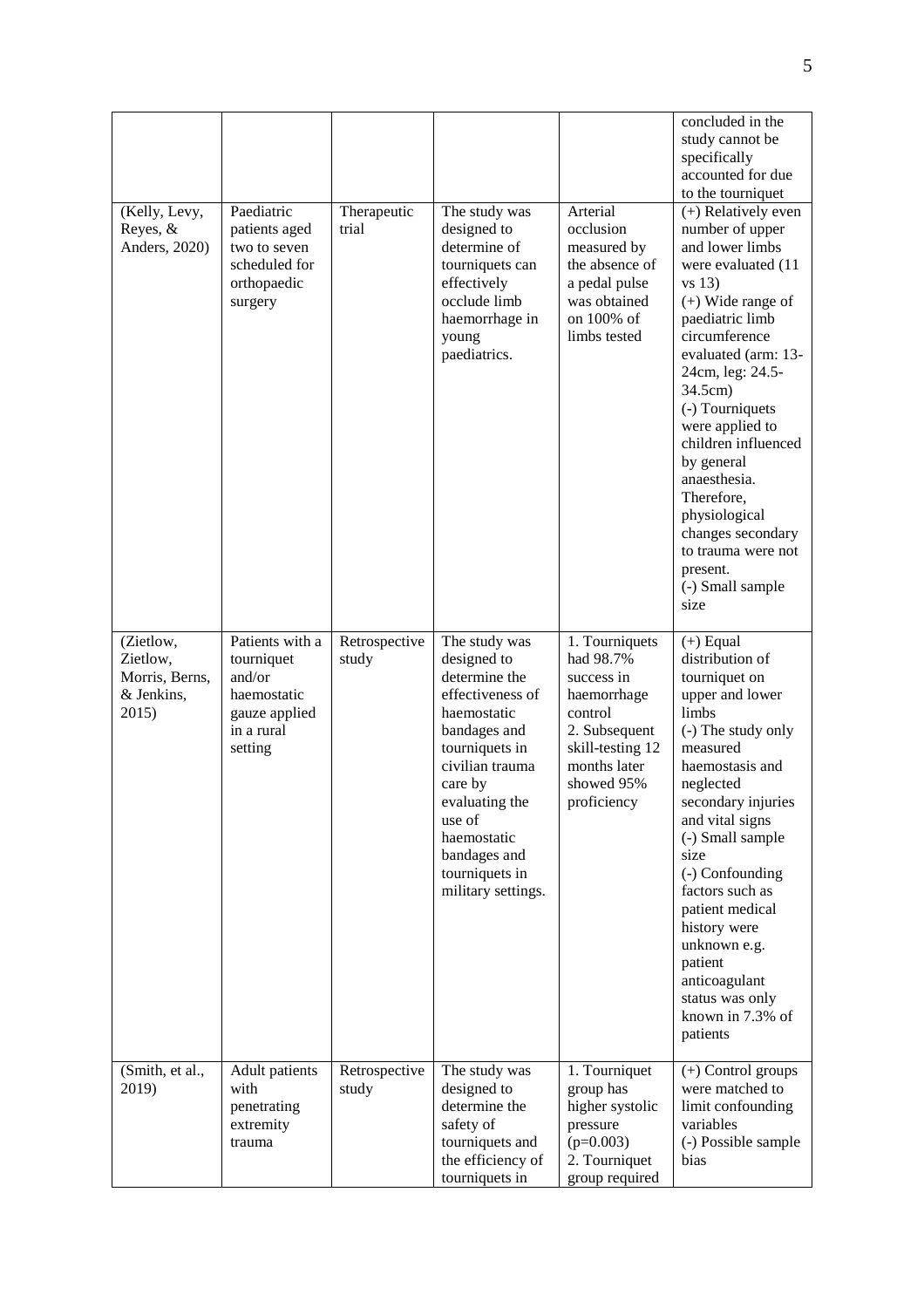|  | managing limb | less packed red           | (-) The efficiency |
|--|---------------|---------------------------|--------------------|
|  | haemorrhage.  | blood cells (2)           | of haemorrhage     |
|  |               | versus 9.3) and           | control was        |
|  |               | fresh frozen              | subjective to the  |
|  |               | plasma $(1.4 \text{ vs }$ | observer and may   |
|  |               | 6.2)                      | be inconsistent    |
|  |               | 3. Fasciotomy             | between different  |
|  |               | was higher in             | incidents.         |
|  |               | the non-                  | (-) Results were   |
|  |               | tourniquet                | from a single      |
|  |               | group $(12.6\%$           | institution with a |
|  |               | versus $31.4\%$ )         | high percentage of |
|  |               | 4. Limb                   | trauma patients.   |
|  |               | amputation                | The data collected |
|  |               | was higher in             | may be restricted  |
|  |               | the non-                  | to metropolitan    |
|  |               | tourniquet                | settings.          |
|  |               | $group(0.8\%)$            |                    |
|  |               | versus $9.1\%$ )          |                    |

## **Comments**

 All articles stated that direction compression should be a primary haemorrhage control method and tourniquets should be secondary haemorrhage control option. This may be due to an increased risk of complications when using a tourniquet including amputation, acute renal failure and compartment syndrome.

 Mortality rates did not differ between tourniquet patients and direct compression patients. Tourniquet groups did have higher systemic complications than direct compression control groups. However, the incidence of adverse effects associated with tourniquets is low and is usually associated with an incorrect or prolonged application.

Tourniquets are effective in paediatrics of at least pre-school age.

## **Considerations**

Weak evidence was available on the effect of direct compression at the injury site and no studies compared the efficiency or safety of direct compression with tourniquets on haemorrhaging limbs. It was highlighted in articles that haste should be taken in making a treatment plane due to the time-critical nature of a haemorrhaging patient. Therefore, more research should be conducted to determine if the treatment progression method is the most appropriate in a critically haemorrhaging patient.

Inadequate recent studies were available on the relationship between duration of use of a tourniquet and the associated adverse effects. As the risks associated with a tourniquet were due to error in the application or prolonged duration, it would be beneficial for more research to be conducted to ensure protocols stipulate a safe duration of use to avoid adverse complications.

## **Clinical Bottom Line**

Overall, the results of the studied literature suggested that direct compression should be considered an immediate treatment for limb trauma, followed by a tourniquet if haemorrhaging does not improve appropriately. Severe complications are associated with the use of a tourniquet, mainly due to incorrect application or prolonged use. Therefore, the affected limb should be constantly re-evaluated throughout treatment, and appropriate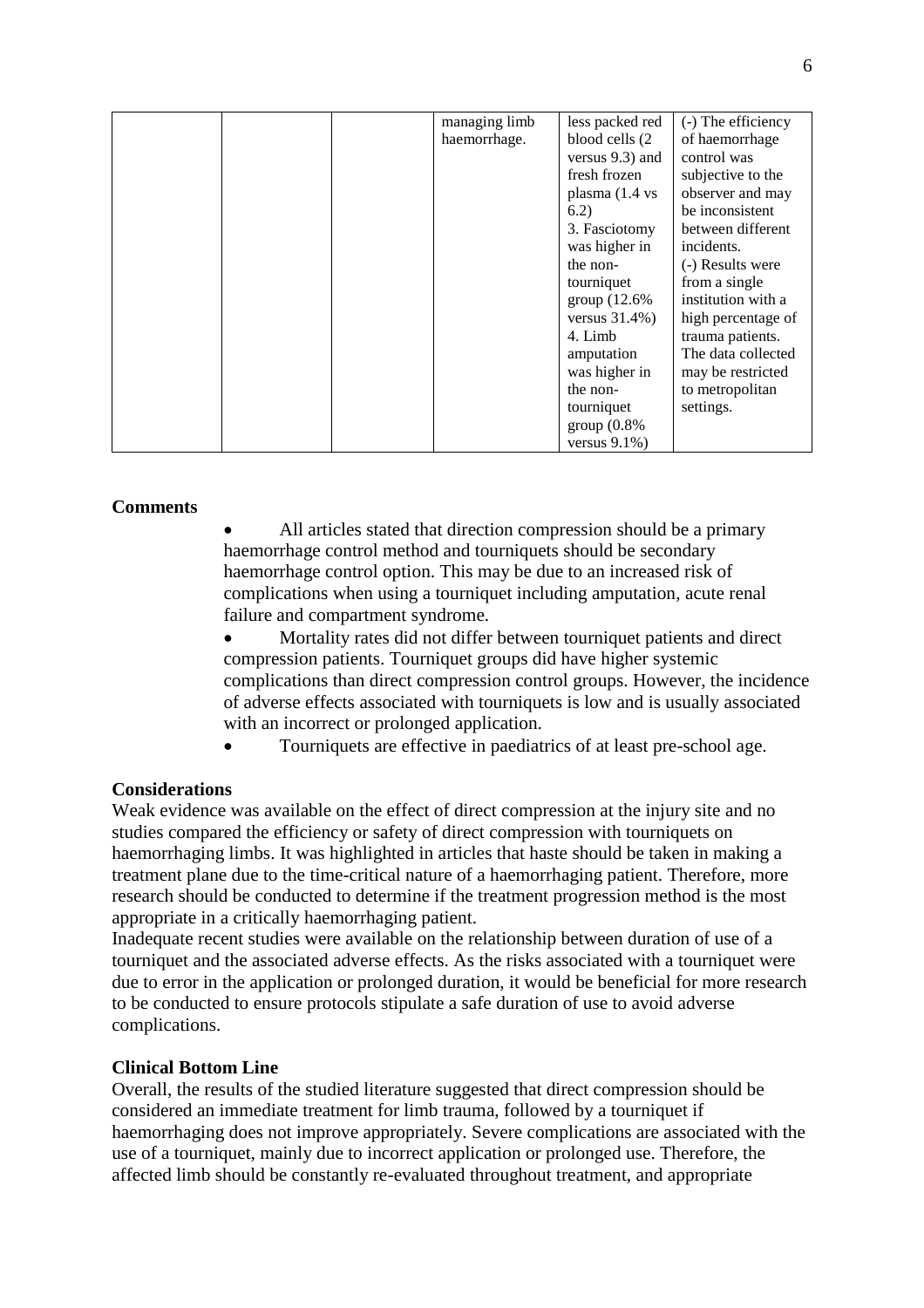communication of the tourniquet to other treating staff is vital in reducing the incidence of secondary injuries. Despite the potential complications, tourniquets are life-saving devices with a low incidence rate for complications and should be employed to stop a critical haemorrhage.

#### **Reference List**

Inaba, K., Siboni, S., Resnick, S., Zhu, J., Wong, M. D., Haltmeier, T., . . . Demetriades, D.

(2015). Tourniquet use for civilian extremity trauma. *Journal of Trauma and Acute Care Surgery*, 232-237. Retrieved from:

https://doi.org/10.1097/TA.0000000000000747

- Kauvar, D. S., Miller, D., & Walters, T. J. (2018). Tourniquet use is not associated with limb loss following military lower extremity arterial trauma. *The Journal of Trauma and Acute Care Surgery*, 495-499. Retrieved from: https://doi.org/10. 1097/TA.0000000000002016
- Kelly, J. R., Levy, M. J., Reyes, J., & Anders, J. (2020). Efficacy of the combat application tourniquet in children. *Journal of Trauma and Acute Care Surgery*, 644-647. Retrieved from: https://doi.org/10.1542/peds.146.1\_MeetingAbstract.192
- Scerbo, M. H., Mumm, J. P., Gates, K., Love, J. D., Wade, C. E., Holcomb, J. B., & Cotton, B. A. (2016). Safety and appropriateness of tourniquets in 105 civilians. *Prehospital Emergency Care*, 712-722. Retrieved from:

https://doi.org/10.1080/10903127.2016.1182606

- Smith, A. A., Ochoa, J. E., Wong, S., Beatty, S., Elder, J., Guidry, C., . . . Schroll, R. (2019). Prehospital tourniquet use in penetrating extremity trauma: Decreased blood transfusions and limb complications. *Journal of Trauma Acute Care Surgery*, 43-51. Retrieved from: https://doi.org/10.1097/TA.0000000000002095
- Zietlow, J. M., Zietlow, S. P., Morris, D. S., Berns, K. S., & Jenkins, D. H. (2015). Prehospital use of hemostatic bandages and tourniquets: Translation from military experience to implementation in civilian trauma care. *Journal of Special Operations*